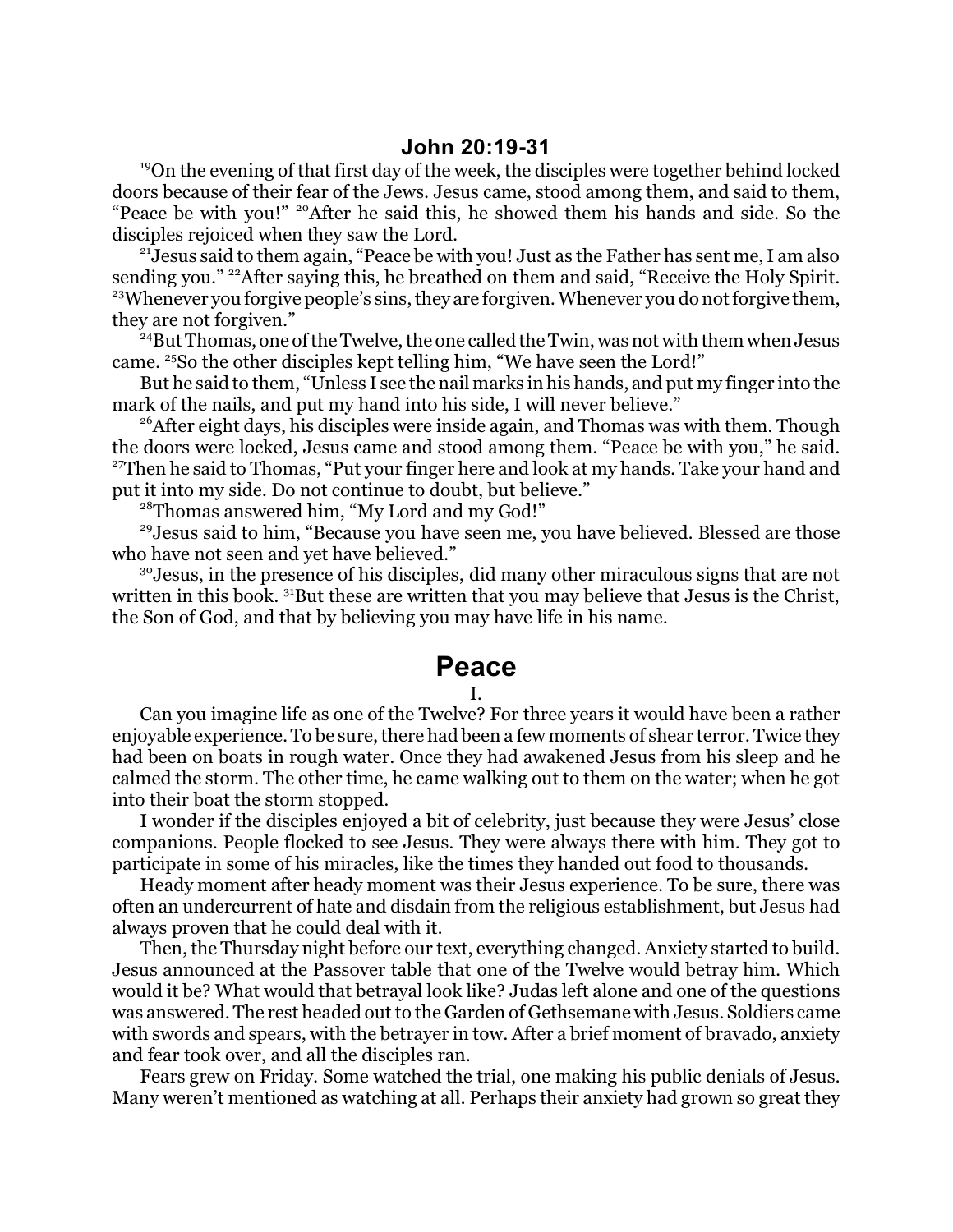were already in hiding.

Jesus was executed.

"It is finished," he had announced just before he died. I doubt they understood what he meant. From the way they acted on Easter evening, perhaps they believed *their* lives were finished, too. Even though some of Jesus' followers had reported they had seen him alive again on Sunday morning, there they were, gathered together, "behind locked doors because of their fear of the Jews" (John 20:19, EHV).

What was it, exactly, that they feared? Were they afraid they would be executed like Jesusbecause oftheir close association with him? Were they afraid they would be ostracized from the religious community? Were they afraid of what people might think of them because they had followed Jesus once?

II.

Perhaps we can understand many of those fears; they can seem overwhelming. Every person sins, that is true, but we fear that some of our secret sins will be exposed—brought out into the open—and we will have to face the shame and embarrassment that goes along with them. Fear of losing your job or failing at it and having all the financial consequences that go along with that cause anxiety. Perhaps it's fear of school because you didn't get your project or assignment done in time for your deadline, or the bully that confronts you every day on the playground that seems paralyzing. Maybe it's the fear of death. We all know we will die some day. Some of the people we love will die before we do. Death has to be faced, but most want to put off facing it as long as possible.

While those fears are all understandable, there are others that are more like the disciples faced as they met behind locked doors on Easter Sunday evening. Remember, their fears stemmed largely from their association with Jesus. Do you have fears because you are associated with Jesus, too? Because of fear, some Christians hedge what they believe and change what they confess to avoid conflict with the world.

LGBTQ+, or whatever the current set of letters includes, is not what God prescribes in his Word. God says that sexual activity is for one man and one woman united in marriage, and that all other sexual activity is sin. God says there are two genders, not 60, or whatever the new number of them is. God created humans male and female; you were born as one of those two, and that's the way God wants you to live.

What about truth? At Jesus' trial, Pontius Pilate asked: "What is truth?" (John 18:38, EHV). These days people talk about "my truth" and "your truth." While people might have varying *opinions*, there is only one truth. Science used to be about seeking the truth and corroborating the truth, but these days science seems to have devolved into nothing but opinion, too.

Does it make you nervous to talk about truth this way? Does it seem even more volatile to talk about human sexuality the way the Bible does, when you know the world's view on it is so different? Is this building the only place you feel safe to talk about things like this because of your fear of the world? Do you come here to gather in secret so that no one will find out who you are and what you believe?

III.

"Jesus came, stood among them, and said to them, 'Peace be with you!'" (John 20:19, EHV).

What is this about? Is this simply to dispel the fears the disciples had of the Jews, or of what other people might think about them? There was something more.

While the disciples claimed to gather behind locked doors in fear ofthe Jews, there were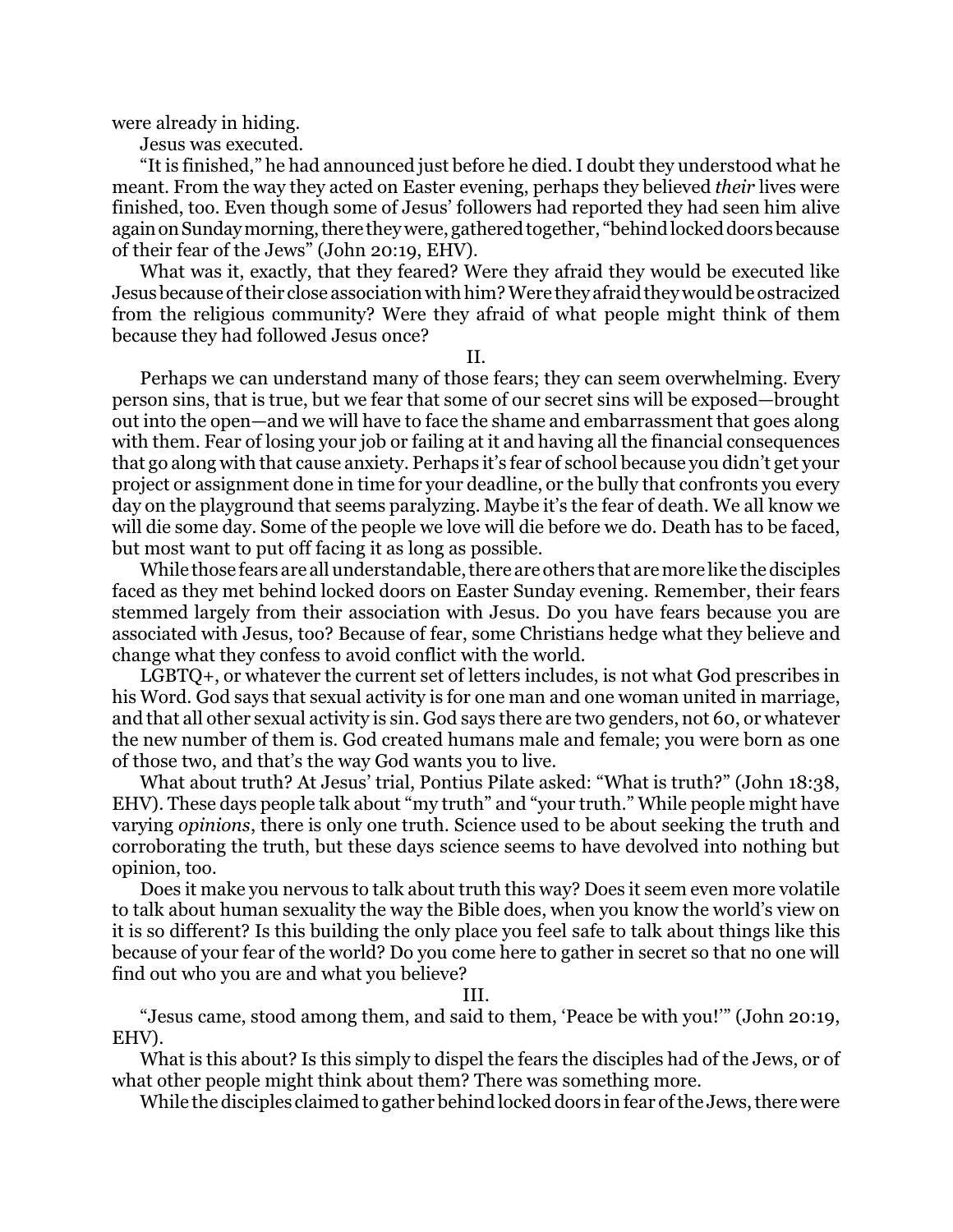guilty consciences there, too. Peter had denied Jesus three times. While the others might not have blatantly used words of denial as Peter had, their absence from the Good Friday trial speaks as loudly as their lack of words. All of them had deserted Jesus when the soldiers came. While we are about to hear from Thomas expressing his doubts about the resurrection verbally, all the rest showed their doubts behind these locked doors, as well.

"Peace be with you!" was a word of forgiveness. All of them needed forgiveness for their doubts and fears and cowardice. All of them needed a restored relationship with the Savior who had come to finish their salvation and had, in fact, done it. They needed to hear about it. They needed to experience it.

So do you. "Peace be with you!"

"But Thomas, one of the Twelve, the one called the Twin, was not with them when Jesus came. <sup>25</sup>So the other disciples kept telling him, 'We have seen the Lord!' But he said to them, 'Unless I see the nail marks in his hands, and put my finger into the mark of the nails, and put my hand into his side, I will never believe'" (John 20:24-25, EHV).

Thomas should have been with the others, gathered together in their shared experience as Jesus' disciples. He wasn't. Perhaps he was too busy wallowing in his fears and anxieties.

Thomas did not accept the testimony of the others. He demanded that Jesus do things a certain way before he would believe.

Is this attitude familiar in our own hearts and lives, too? Making demands of God. Show me God; then, maybe, I'll believe. This was more than doubt. This was unbelief. Unbelief wants to set its own terms and make its own demands of God.

"After eight days, his disciples were inside again, and Thomas was with them. Though the doors were locked, Jesus came and stood among them. 'Peace be with you,' he said. <sup>27</sup>Then he said to Thomas, 'Put your finger here and look at my hands. Take your hand and put it into my side. Do not continue to doubt, but believe'" (John 20:26-27, EHV).

In no way did Thomas have any right to set conditions. No way should Jesus have stooped so low as to meet those conditions. But he did.

Jesus' love for the individual sinner is so great that he says: "Peace be with you!" in forgiveness when we deserve nothing but condemnation and punishment. "Peace be with you!" "I forgive you."

IV.

"Thomas answered him, 'My Lord and my God!'" (John 20:28, EHV).

Did Thomas ever take his finger and his hand and put them into the wounds of Jesus? Scripture doesn't say. What is important is this confession made by Thomas. It's one of the clearest confessions that Jesus is, indeed, God, in the Bible. Doubt turns to strong faith.

His confession of faith shows Thomas rejoicing, along with the rejoicing of the rest of the group from the previous week. The disciples had their leader back. There was nothing to fear.

"Jesus said to him, 'Because you have seen me, you have believed. Blessed are those who have not seen and yet have believed" (John 20:29, EHV).

We have our leader back, too. Despite the times we have doubted Jesus' love, he is always there to announce peace to us. Despite the fact that we often cower in fear when confronted with animosity because of our Christian faith, Jesus brings his forgiveness to us. In spite of the fact that the daily fears of life overwhelm us, Jesus brings us the peace that comes from knowing our sins are forgiven and heaven is ours.